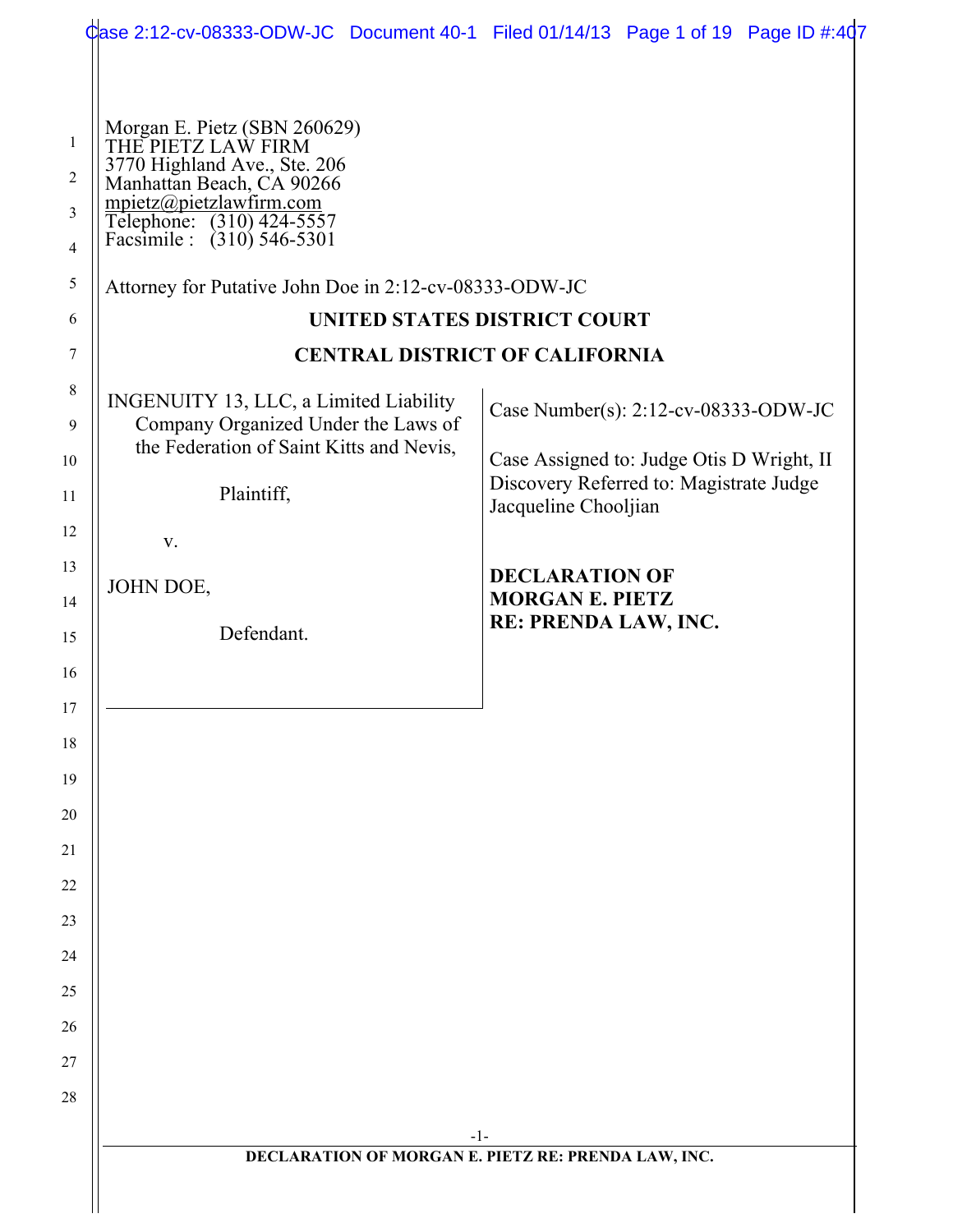#### **DECLARATION OF MORGAN E. PIETZ**

I, Morgan E. Pietz, have personal knowledge of the facts alleged herein and hereby declare as follows:

1. I am a member in good standing of the State Bar of California, duly admitted to the practice of law in the state and federal courts of the State of California.

2. I represent ISP subscribers who have been targeted by Ingenuity 13, LLC, through its counsel Prenda Law, Inc. f/k/a Steele Hansemeier PLLC ("Prenda") in copyright infringement cases Ingenuity 13 filed in both the Central District of California, and the Northern District of California. I also represent other clients in other cases brought by Prenda on behalf of other entities, sometimes along with local counsel, in other courts.

3. I represent a putative John Doe defendant in the case indicated on the caption above.

4. My clients in the Prenda cases, including this case, each received letters from their ISPs informing them that Prenda was attempting to subpoena their identity as part of a lawsuit. Generally, my clients are the people who happen to pay the Internet bill for their household, not necessarily the people who actually committed the alleged infringement or other wrongful conduct. However, Prenda constructs its lawsuits so as to make it unclear what exactly is the status of my clients. The complaint does not exactly come out and say that the ISP subscriber equals the John Doe defendant. However, the requests for early discovery, seeking leave to issue ISP subpoenas, generally tend to conflate ISP subscriber with Doe defendant.

**(a) Steele Hansemeier, PLLC – Winter 2010 to November 2011**

5. I am informed and believe that Chicago law partners John Steele (formerly a divorce attorney) and Paul Hansemeier, of what was then called Steele Hansemeier, PLLC, began filing copyright infringement cases on behalf of pornographers on or around September 2, 2010. *See, Hard Drive Prod's., Inc. v. Does 1-100*, N.D. Ill. No. 1:10-cv-0506, ECF No. 1, 9/2/10. Steele Hansemeier's efforts in this regard started to arouse public attention starting at least as early as November 15, 2010, which is the date of a

1

2

3

4

5

6

7

8

9

10

11

12

13

14

15

16

17

18

19

20

21

22

23

24

25

26

27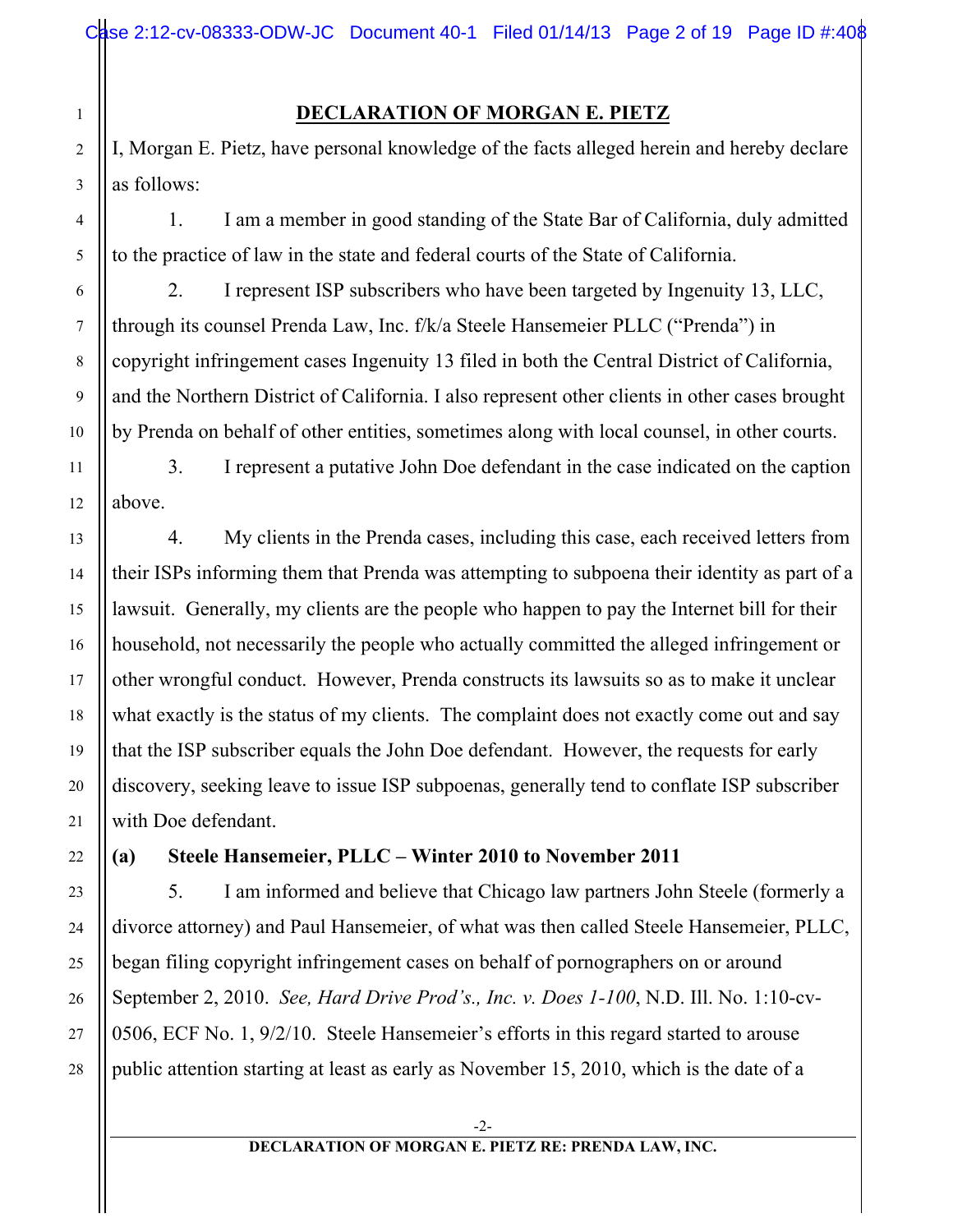Chicago Tribune article talking about Mr. Steele's "fight against porn piracy":

http://articles.chicagotribune.com/2010-11-15/news/ct-met-porn-attorney-

20101115 1 face-lawsuit-anti-piracy-campaign-copyright-violators

6. I am informed and believe that since the early days of Steele Hansemeier, in addition to Mr. Steele, both Paul Hansemeier, an attorney, and Paul's brother Peter Hansemeier, who is purportedly knowledgeable about computers, have played an active role in the copyright litigation cases filed by this firm. Typically, Peter Hansemeier would sign declarations in Steele Hansemeier (and later, Prenda Law, Inc.) copyright cases, averring that he had logged IP addresses that were allegedly used to download pornography illegally using the BitTorrent file sharing protocol.

7. It did not take long for courts to being expressing skepticism about Prenda's BitTorrent lawsuits. In early 2011, Judge Milton Shadur of the Northern District of Illinois, who sits in Chicago, where Steele Hansemeier was originally based, dismissed one of the firm's early cases, wherein Mr. Steele had sought to subpoena ISP subscriber information from all over the Country. *See CP Productions, Inc. v. Does 1-300*, No. 10-cv-6255 (N.D. Ill. March 2, 2011) (Shadur, Sen. J.) (minute order) ("This Court's February 24, 2011 memorandum opinion and order has already sounded the death knell for this action, *which has abused the litigation system in more than one way*. But because the aggrieved Doe defendants continue to come out of the woodwork with motions to quash, indicating an unawareness of this Court's dismissal of this action, [counsel John Steele] is ordered to appear in court on March 9, 2011 at 9:00 a.m. Counsel will be expected to discuss what steps should be taken to apprise all of the targeted "Doe" defendants that they will not be subject to any further trouble or expense as a result of this ill-fated (as well as ill-considered) lawsuit.") (emphasis added); *see also Boy Racer, Inc. v*. *Does 1-22*, No. 11 C 2984, Slip Op. (N.D. Ill. May 9, 2011) (Shadur, Sen. J.) (noting that the Court "rejected attorney Steele's effort to shoot first and identify his targets later," and making clear that suits against a "passel of 'Does'" would not get anywhere in that Court).

28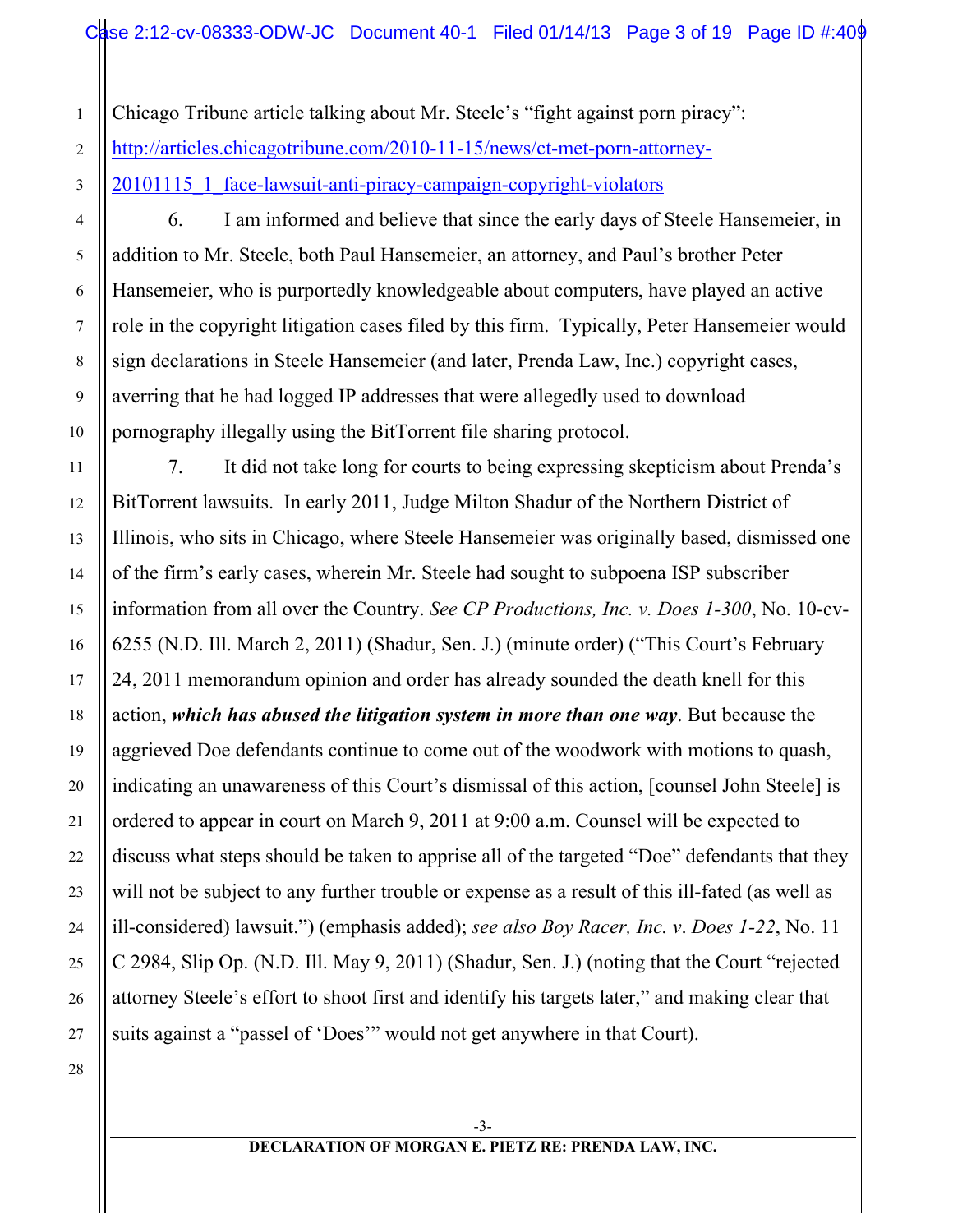8. Undeterred, Steele Hansemeier actually expanded. I am informed and believe that starting in March, 2011, Steele Hansemeier, through attorney Brett L. Gibbs in California, began filing cases outside of Illinois. Mr. Gibbs, under the banner of Steele Hansemeier, PLLC, filed a slew of actions in the Northern District of California on behalf of various pornographers. *See, e.g., MCGIP, LLC v. Does 1-18*, N.D. Cal. Case No. 12-cv-1495, ECF No. 1, 3/28/11. Steele Hansemeier, through other attorneys, also began filing actions in other states around the country, including the Southern District of Florida, among other places.

9. Since the early days of Steele Hansemeier, the individuals noted above have maintained the same website, located at wefightpiracy.com. True and correct copies of several iterations of the wefightpiracy.com website, showing how it has changed over time, as downloaded by me from web.archive.org, as well as a screenshot from the site as it appeared live on January 14, 2013, are attached hereto as **Exhibit A.**

#### **(b) Prenda Law, Inc. – November 2011 to Present**

10. I am informed and believe that in November of 2011, Steele Hansemeier, PLLC gave way to "Prenda Law, Inc.," an entity organized under the laws of the State of Illinois. Curiously, "Prenda Law, Inc." appears to have been organized as a regular corporation, not a professional corporation. A true and correct copy of the entity detail for Prenda Law, Inc. on the Illinois Secretary of State website as of January 9, 2013 is attached hereto as **Exhibit B**.

11. I am informed and believe that after the switch from Steele Hansemeier, PLLC to Prenda Law, Inc., the firm continued to file cases on behalf of the same group of clients, most, if not all of whom, produce pornography and/or hold some kind of copyright rights to pornography. These clients of Prenda included:

- AF Holdings, LLC;
- Arte de Oaxaca, LLC;
- Boy Racer, Inc.;
- Bubble Gum Productions, LLC;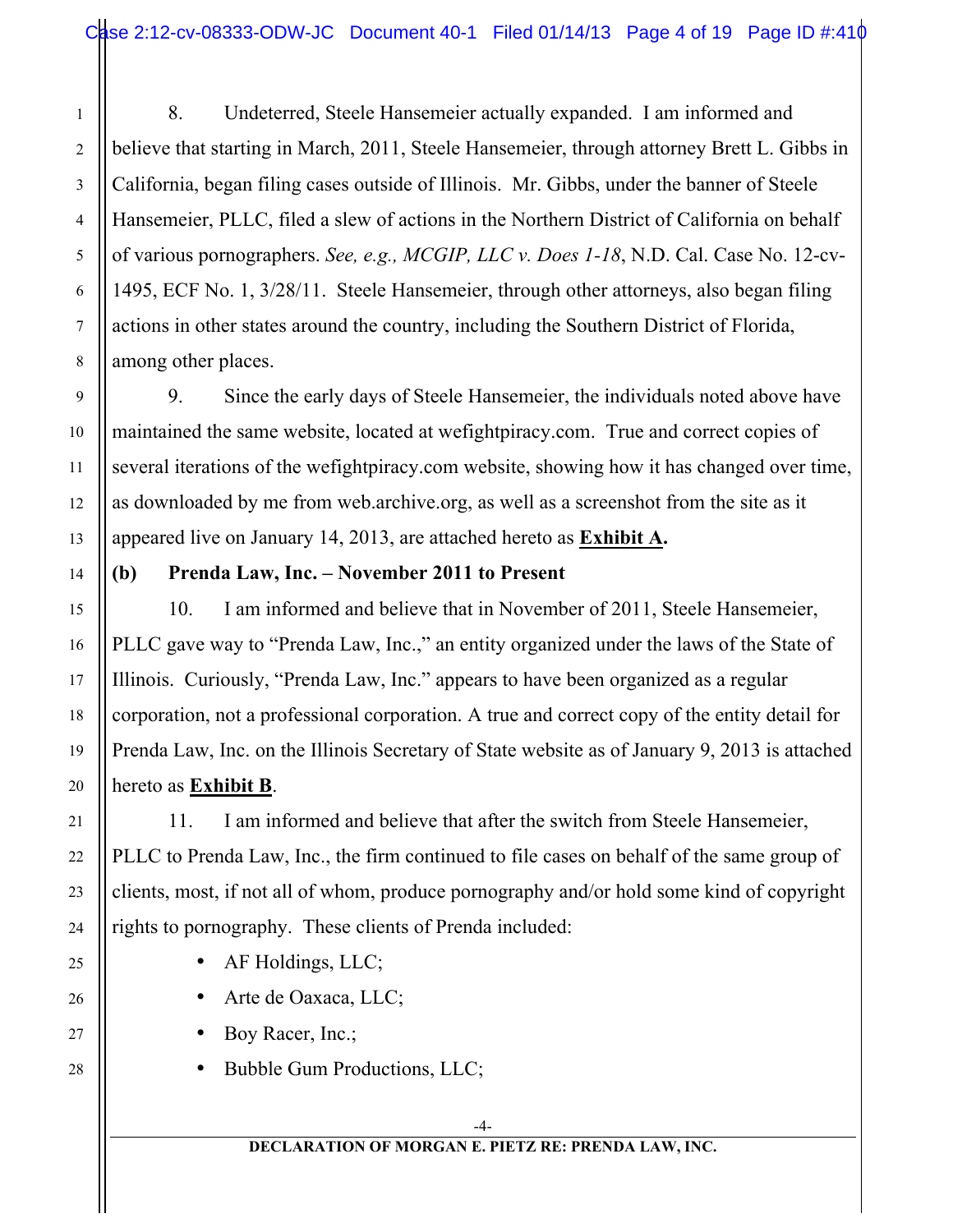|    | Case 2:12-cv-08333-ODW-JC Document 40-1 Filed 01/14/13 Page 5 of 19 Page ID #:411             |  |  |
|----|-----------------------------------------------------------------------------------------------|--|--|
|    |                                                                                               |  |  |
| 1  | CP Productions, Inc.;                                                                         |  |  |
| 2  | First Time Videos, LLC;                                                                       |  |  |
| 3  | Future Blue, Inc.;<br>٠                                                                       |  |  |
| 4  | Guava, LLC;<br>٠                                                                              |  |  |
| 5  | Hard Drive Productions, Inc.;                                                                 |  |  |
| 6  | Ingenuity 13, LLC;<br>$\bullet$                                                               |  |  |
| 7  | Lightspeed Media Corporation;<br>$\bullet$                                                    |  |  |
| 8  | MCGIP, LLC;<br>$\bullet$                                                                      |  |  |
| 9  | Millenniuem TGA, Inc.;<br>$\bullet$                                                           |  |  |
| 10 | Openmind Solutions, Inc.;<br>٠                                                                |  |  |
| 11 | Pacific Century International Ltd.;<br>٠                                                      |  |  |
| 12 | Pink Lotus Entertainment LLC;                                                                 |  |  |
| 13 | Sunlust Pictures, LLC;                                                                        |  |  |
| 14 | VPR Internationale;                                                                           |  |  |
| 15 | Between September 2, 2010 and February 24, 2012, Prenda filed over 118 copyright              |  |  |
| 16 | infringement actions in various federal courts around the country, against more than 15,000   |  |  |
| 17 | John Doe Defendants, on behalf of some of the above entities.                                 |  |  |
| 18 | I am informed and believe that after the switch from Steele Hansemeier,<br>12.                |  |  |
| 19 | PLLC to Prenda Law, Inc., attorney Paul Duffy became the new nominal head of Prenda           |  |  |
| 20 | Law. John Steele and Brett Gibbs continued to file pleadings and communicate with             |  |  |
| 21 | opposing counsel on behalf of Prenda, but typically referred to themselves as "of counsel."   |  |  |
| 22 | Prenda also filed many cases through "local counsel" in various jurisdictions, where          |  |  |
| 23 | Prenda Law was not technically on the pleadings, but was actually steering the litigation.    |  |  |
| 24 | See, e.g., Sunlust Pictures, Inc. v. Tuan Nguyen, M.D. Fl. Case No. 8:12-CV-1685-T-           |  |  |
| 25 | 35MAP. A true and correct copy of a complaint filed by local counsel Matthew Jenkins of       |  |  |
| 26 | Nebraska, filed for Prenda on behalf of Lightspeed Media Corporation is attached hereto as    |  |  |
| 27 | <b>Exhibit C</b> . This document shows how the email address used by local counsel on the     |  |  |
| 28 | pleadings was Brett Gibbs' email address, <b>blgibbs@wefightpiracy.com</b> . I do not believe |  |  |
|    | $-5-$                                                                                         |  |  |
|    | DECLARATION OF MORGAN E. PIETZ RE: PRENDA LAW, INC.                                           |  |  |
|    |                                                                                               |  |  |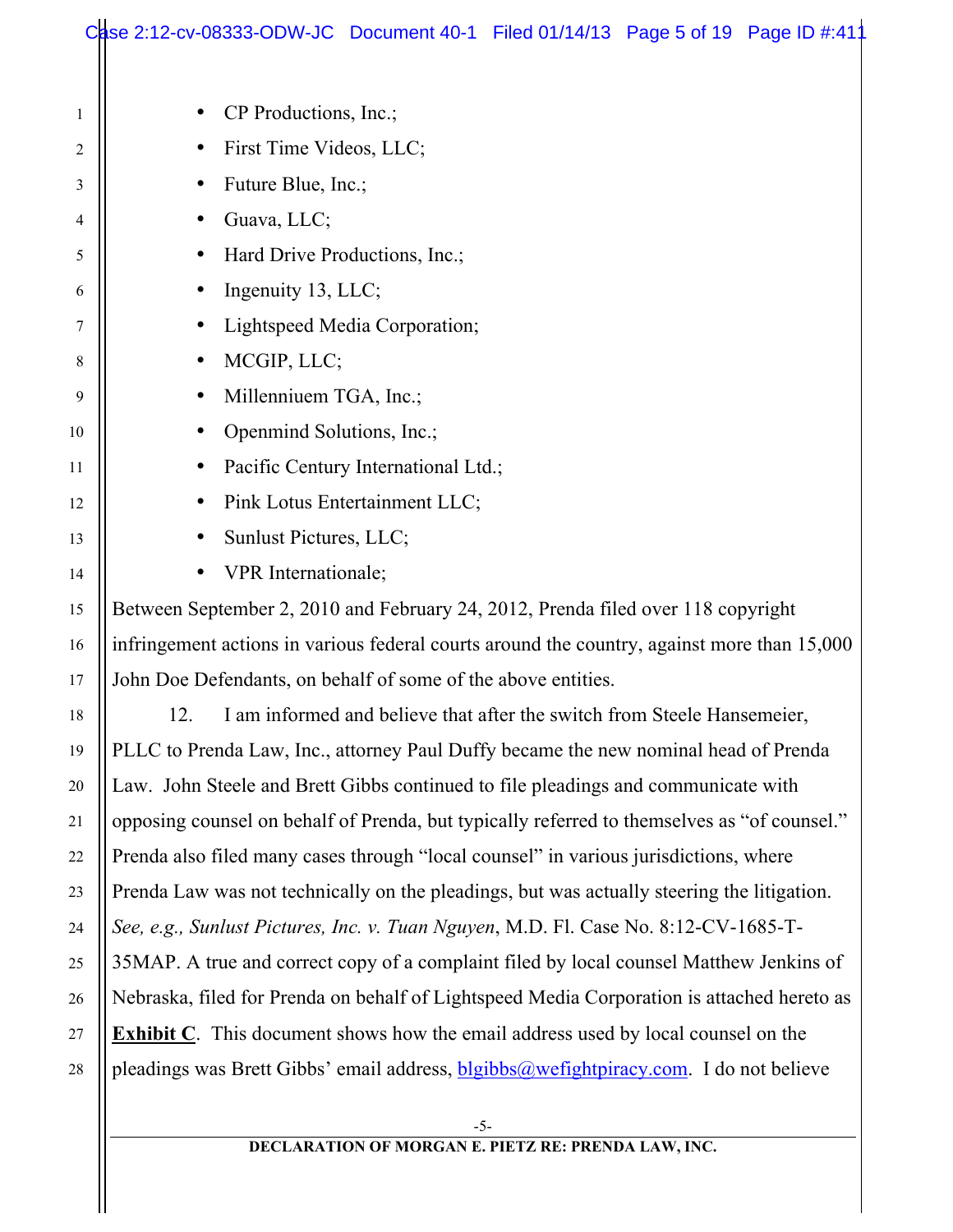this is an isolated incident, of local counsel from Prenda using Mr. Gibbs' email address on pleadings.

13. I am informed and believe that as of April 12, 2012, John Steele was still identifying himself as "of counsel" to Prenda Law, Inc. Attached hereto as **Exhibit D** is a true and correct copy of a *pro hac vice* application Mr. Steele filed in an important mutli-Doe case pending in Washington, D.C. *AF Holdings, LLC v. Does 1-1058*, D.D.C. No. 12-cv-0048-BAH, ECF No. 32, 4/20/12. In the application, Mr. Steele recites that he is "of counsel with the law firm of Prenda Law, Inc."

# **(c) Prenda's "Settlement" Tactics: Demand Letters, Professional "Settlement Negotiators", and Robo Calls**

14. I am informed and believe that where courts have allowed Prenda to utilize the subpoena power to obtain subscriber information from ISPs, over ISP and subscriber objections, the result has been a stream of unrelenting, debt collector style harassment, all designed to pressure these ISP subscribers to quickly settle their cases. Prenda sends out misleading demand letters. A true and correct copy of such a letter is attached hereto as **Exhibit E**.

15. In particular, note how the letter, on page 1, identifies "Your IP address you were assigned *during your illegal activity*." *Id.* p. 1. (emphasis added). Thus, the letters sent to ISP subscribers tend to conflate the ISP subscriber with the actual infringer. Another scare tactic are the citations to cases awarding astronomical statutory damages, without explaining the importance of willfulness into the calculation of such damages. *Id.*  p. 2.

16. I am informed and believe that once Prenda has obtained a subscriber's information, in addition to sending out demand letters, it also begins calling that person incessantly, with threats that if they do not settle, they will be "named" in a federal lawsuit accusing them of illegally downloading pornography. I have never received one of these phone calls personally, but multiple potential and actual clients of mine have told me much the same story in this regard: sometimes as many as three phone calls a day, sometimes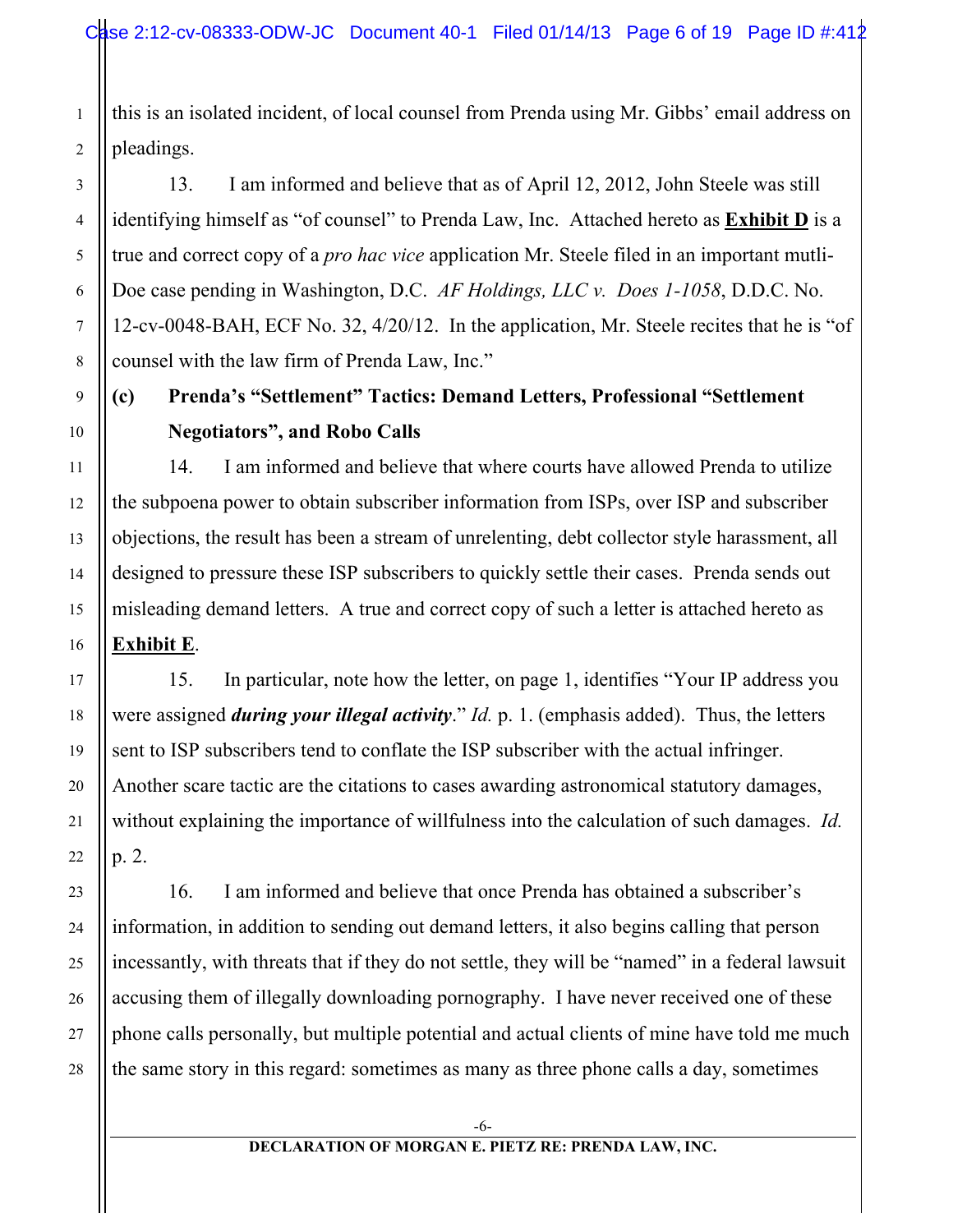none for a month, but then they would start back up again, according to no discernible pattern.

17. Similarly, I am informed and believe, because several potential and actual clients have told me so, that the phone calls included so-called "robo-calls," where it was a machine doing the dialing. *See*: http://dietrolldie.com/2012/06/16/prenda-robo-callsstupidity-gone-automatic/

18. I am informed and believe that most of the people working in the Prenda call centers are not attorneys. Rather, they are similar to professional telemarketers or debt collectors, who often work from specific guidelines, and are possibly paid on commission. The common theme in these harassing communications is pressure to "settle."

# **(d) Prenda Law: 118 Multiple Defendant Copyright Infringement Lawsuits, Against 15,878 John Does, Zero (0) People Served, Until February of 2012**

19. I am informed and believe that in February 2012, Prenda Law was forced to make a damaging admission by Judge Lucy Koh of the Northern District of California. After initially allowing subpoenas but then becoming suspicious of Prenda's attempt to obtain an extension of the Rule 4(m) service of process deadline, Judge Koh *ordered* Mr. Brett Gibbs to file a "list of the BitTorrent copyright infringement cases involving multiple joined John Doe Defendants filed [by] Plaintiff's counsel's law firm or predecessor firm in federal court. Identify the case by name, case number, court, and filing date. For each case, indicate how may Doe defendants were actually served." *AF Holdings v. Does 1-135,*  N.D. Cal. Case No. 5:11-cv-0336-LHK, ECF No. 42, 2/23/12. Judge Koh asked just the right question. The next day, Mr. Gibbs filed a status report with an Exhibit disclosing that over the year and a half prior, Prenda Law f/k/a Steele Hansemeier, had filed *118 multipledefendant cases, against a staggering 15,878 Doe defendants, but they had served zero (0) John Does* in any of these cases. *Id.* at ECF No. 43-1, 2/24/12. pp. 4-6. A true and correct copy of this Exhibit A to the status report, which lists Prenda' cases, is attached hereto as **Exhibit F**. Specifically, the status report stated, as to the list of the 118 cases, "Although our records indicate that we have filed suits against individual copyright

-7-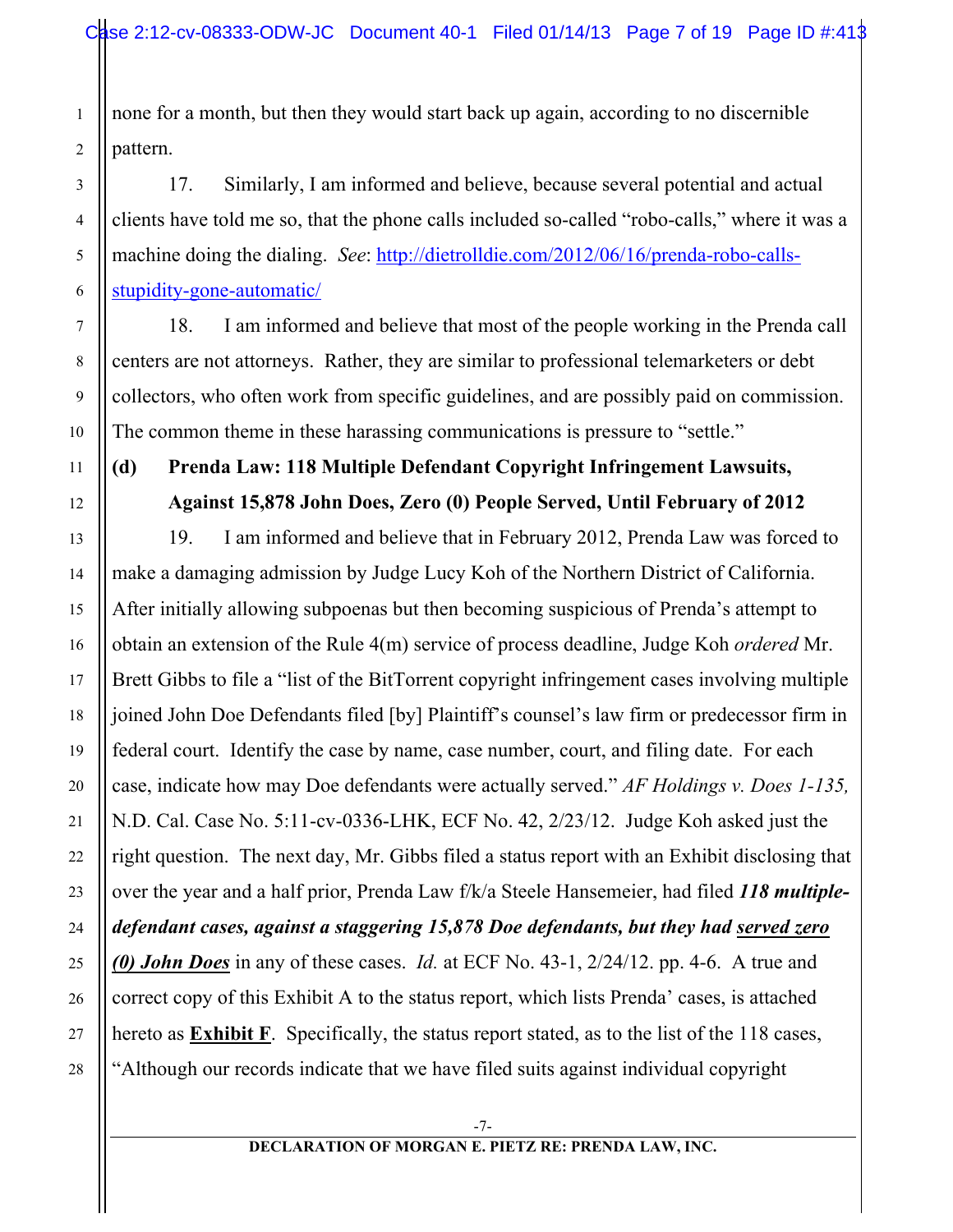infringement defendants, our records indicate that no defendants have been served in any of the below-listed cases."

20. I am informed and believe that once word of this admission by Prenda got out (defense attorneys began including the status report as an exhibit to motions to quash in other cases) Prenda rightly recognized that in order to have any credibility with both the courts and the people it was threatening with suit, it was going to have to start naming and serving some people. So, from a list of what I suspect must be several thousand ISP subscribers who it has identified in prior court actions where the courts allowed the ISP subpoenas, Prenda started naming and serving some individual defendants, a few at a time. Once it did start serving people, Prenda used the opportunity to create a section on its website where it could publicly shame the defendants it went after individually, with searchable links to their names, and to the case documents, as a warning to the many John Doe's its "settlement negotiators" were still actively pursuing. As of January 11, 2013, this section of Prenda's website lists 140 cases against individual, named defendants (although many of these suits have already been dismissed, usually without prejudice, at the first hint of litigation difficulty). Each of these listings identifies the plaintiff by name. The page also separately lists 208 lawsuits Prenda has filed against John Does, which are described as "Recent Cases Against Son-to-be-Identified Individuals." *See* 

*http://wefightpiracy.com/suits-against-individuals.php*, as of January 11, 2013.

**(e) What Prenda** *Tells Courts***: 'The Mere Fact that Someone Pays the Internet Bill is Not Enough, By Itself, to Form the Reasonable Belief Necessary to Support a Good Faith Allegation that this Person is the John Doe Defendant'**

21. I am informed and believe that on multiple occasions, in half-hearted attempts to request an extension of the Rule 4(m) deadline, but explain why no service has yet been effected in his cases,<sup>1</sup> Mr. Gibbs has explained that the lack of service should be

 $\frac{1}{1}$  $\frac{1}{1}$  Generally, a case that is nominally still pending against someone is more effective as settlement leverage than is a case that has been fully terminated. Thus, Prenda generally ties to keep its cases alive, on life support, for as long as possible, but while doing as little actual litigating as possible.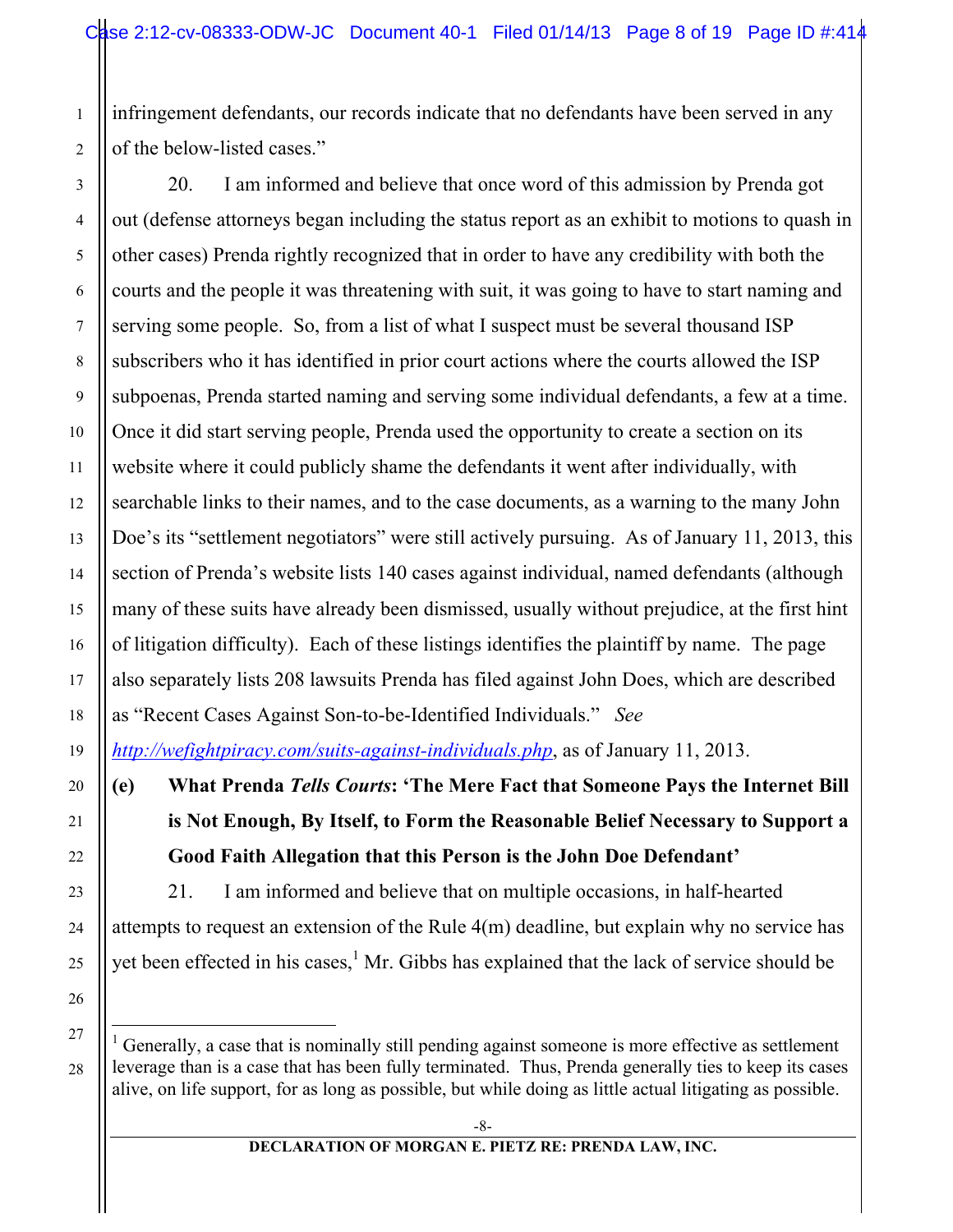excused because he cannot, consistent with Rule 11(b)(3), form the "reasonable basis" necessary to support a factual allegation that an ISP subscriber *is the actual infringer* without some kind of further discovery beyond the mere fact that a person happens to pay the Internet bill. *Hard Drive Prod's. v. Doe*, N.D. Cal. Case No. 22-1566, ECF No. 29, 11/11/11 (status report filed by Brett Gibbs); *see also Boy Racer, Inc. v. Does 1-52,* 2011 WL 7402999 (N.D. Cal. 2011) (Mr. Gibbs admitted that the ISP subpoenas "were not sufficient to 'fully identify' 'each P2P network user suspected of violating the plaintiff's copyright"'); *Hard Drive Productions v. Doe,* No. 4:11-cv-05634-PJH, ECF No. 9, pp. 9- 10, 1/6/12 (plaintiff's ex parte application for further discovery, seeking leave to depose an ISP subscriber) (Mr. Gibbs represented to the Court that "Plaintiff must conduct additional limited ex parte discovery [beyond the subpoenas which had already been issued] to determine who should be named as the defendant in this case.").

22. Further, I am informed and believe that Mr. Gibbs has been specifically warned by Judge Seeborg of the Northern District of California that, based on his admission that the ISP address alone is not enough to justify naming and serving someone with a pornography complaint, threatening to actually name and serve an ISP subscriber is inappropriate. Specifically,

> "Given plaintiffs' admission that it lacks knowledge as to whether Wang [an ISP subscriber] is responsible for the alleged infringement, *naming her as a defendant at this juncture would present a serious Rule 11 issue.* As such, the argument has the appearance of an improper threat." *Hard Drive Productions, Inc. v. John Doe, No. 4:11-cv-05630* (Order Granting Leave to Issue Deposition Subpoena)(N.D. Cal. January 18, 2012)(ECF No. 10 at 2) (emphasis added)*.*

In short, Mr. Gibbs has both admitted, and been specifically warned by a federal Judge, that something more is required, beyond the mere fact that someone happens to pay the

28

1

2

3

4

5

6

7

8

9

10

11

12

13

14

15

16

17

18

19

20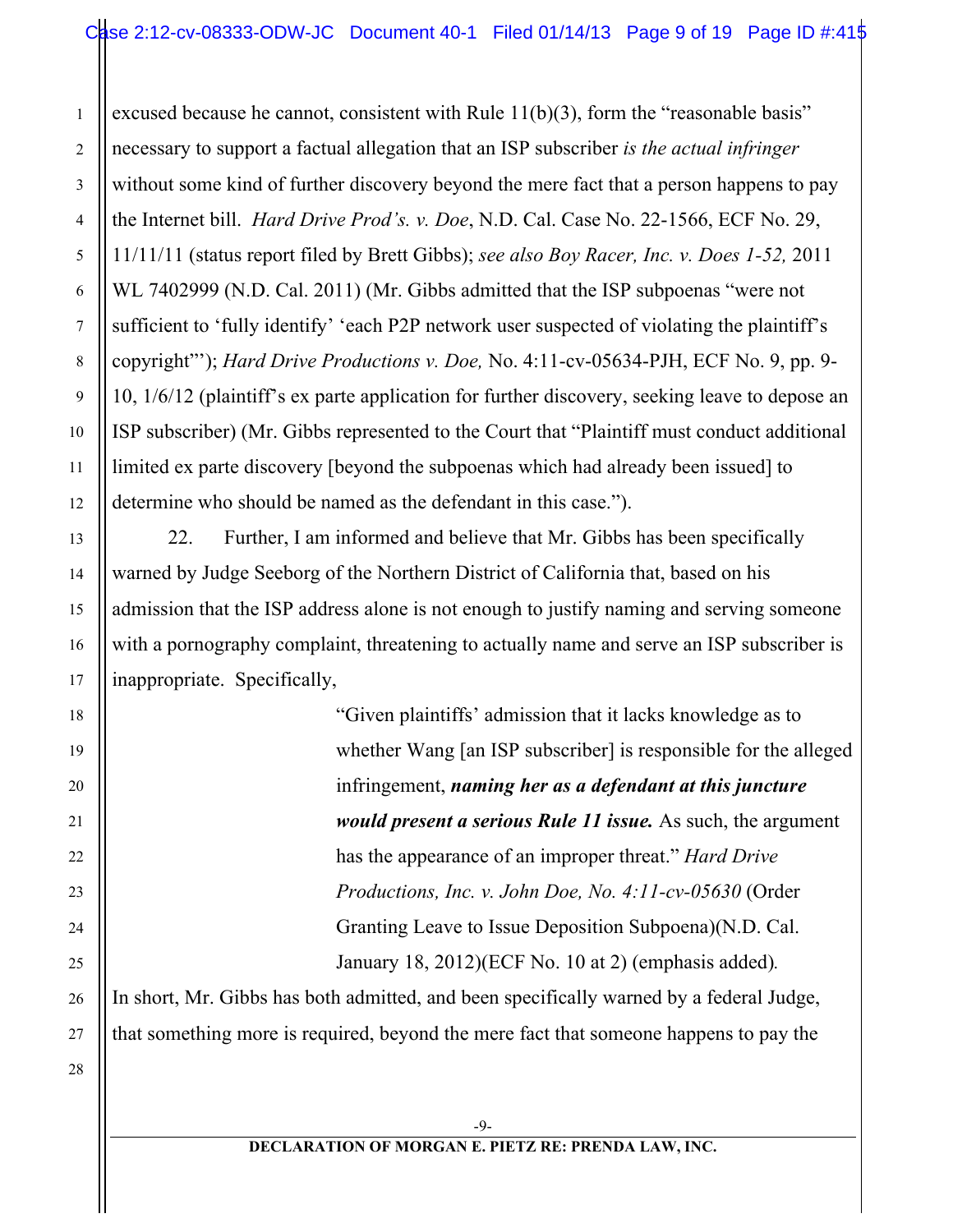Internet bill, in order to justify naming and serving that person with a complaint in a case like this.

# **(f) What Prenda** *Actually Does* **When it Thinks it Can Get Away With It: 'Shoot First, Identify Targets Later,'** *i.e.***, Threaten to "Name" ISP Subscribers in a Pornography Suit, and Then Let Them Prove Their Innocence in Court**

23. Despite the above admissions and specific warning from Judge Seeborg on Rule 11, I am personally aware of at least two occasions where Mr. Gibbs of Prenda Law has actually done precisely the opposite, and gone ahead and named and served someone (or tried to do so) based on the fact that they were the account billing contact identified by the ISP. In both instances, Prenda has tried to defend itself by saying that it did perform some kind of online Internet investigation. But in both instances, the investigation was a farce and the "facts" supposedly yielded by the investigation were so wildly incorrect that one has to wonder whether Prenda was not really just making these "facts" up.

24. The first example of Prenda's bad faith in naming and serving an ISP subscriber that I am aware of concerns my client Jesse Nason. Facing a "stiffening judicial headwind" in federal court a newer Prenda law tactic is to dress copyright infringement claims up in state law and "computer fraud" clothing, in order to file suit in state courts. Such was the case in *Lightspeed Media Corporation v. John Doe*, Circuit Court of St. Clair County, IL, No. 11 L 683. In that original Lightspeed case, Prenda, on behalf of Lightspeed, filed suit against a single John Doe, alleging claims for violations of the federal Computer Fraud and Abuse Act (18 U.S.C. § 1030 *et seq.*) ("CFAA") as well as several state law claims that were all pre-empted by the Copyright Act. In addition to seeking ISP information for this single defendant, Prenda also sought to subpoena a list of 6,600 IP addresses for supposed "co-conspirators," located all over the country, who had supposedly assisted the lead defendant in his "password hacking" and computer fraud. Mr. Nason was not given the required notice by his ISP, so he was not able to object to the subpoena seeking his information. Although some ISPs later objected to these subpoenas, resulting in the Illinois Supreme Court stepping in to issue a "supervisory order" curtailing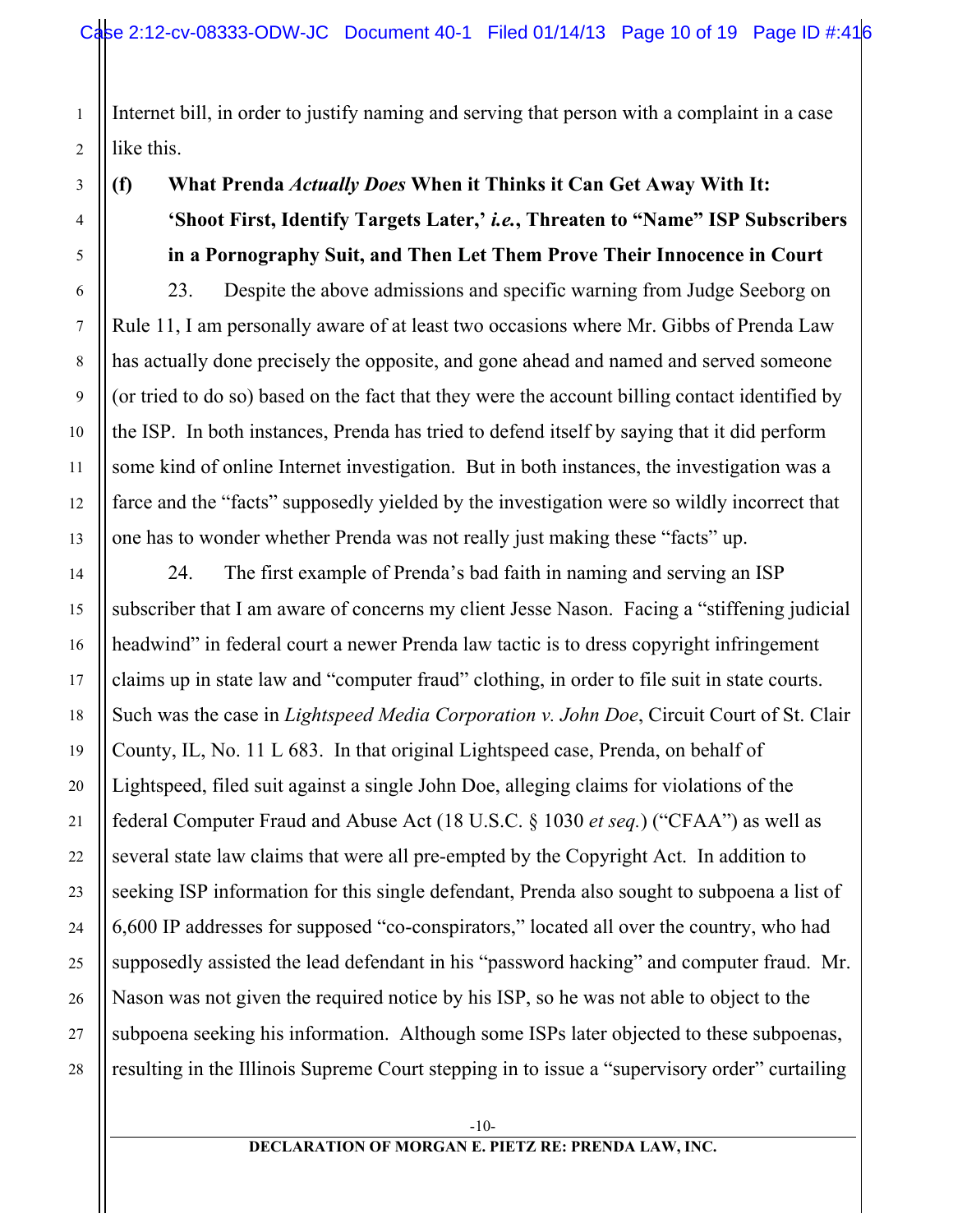1

2

3

4

5

6

7

8

9

10

11

12

13

14

15

16

17

18

19

20

21

22

23

24

25

26

27

28

the IP address discovery issuing out of St. Clair County, Mr. Nason's ISP simply handed Mr. Nason's info over before any of that played out. A few months after his information was released by his ISP, a process sever showed up on Mr. Nason's doorstep, and he was served in *Lightpseed Media Corporation v. Nason*, Los Angeles Superior Court No. NC057950. When Mr. Gibbs was pressed at the first hearing in the matter to explain how, based on the prior admissions noted above, he could justify having named and served Mr. Nason in a public complaint, Mr. Gibbs responded that Prenda had determined that Mr. Nason "lived alone." After I had a chance to confer with my client, I learned this was untrue; Mr. Nason has been married for several years, and lives with his wife. No other justification for naming and serving Mr. Nason was presented (other than that he paid the Internet bill, and "lived alone," which was untrue). After Mr. Nason had his first demurrer sustained, and all the state law claims dismissed with prejudice, on the eve of a second demurrer being filed, Prenda dismissed the remaining CFAA claim (without prejudice, of course). A true and correct copy of the Declaration of Jesse Nason is attached hereto as **Exhibit G**.

25. The second concrete example of Prenda's bad faith with respect to naming and serving an ISP subscriber that I am aware of occurred in *AF Holdings LLC v. John Doe et al.*, N.D. Cal. No. 12-cv-2049, ECF No. 45, 1/7/13 in a case pending before Judge Hamilton. Prenda learned the ISP subscriber's identity in that case from *AF Holdings v. Does 1-135,* N.D. Cal. Case No. 5:11-cv-0336-LHK, which was the same case where Judge Koh ordered Mr. Gibbs to file the now infamous status report. Prior to the earilier case being dismissed by Judge Koh on March 27, 2012 (11-cv-336, ECF No. 45) for failure to serve, however, an ISP subpoena was processed resulting in the identification of one Josh Hatfield as the ISP billing contact who paid for an account that was assigned one of the allegedly infringing IP addresses at issue.

26. I am informed and believe that on April 24, 2012, Prenda filed a complaint asserting claims for copyright infringement and contributory copyright infringement against an unidentified Doe defendant, and another cause of action for negligence against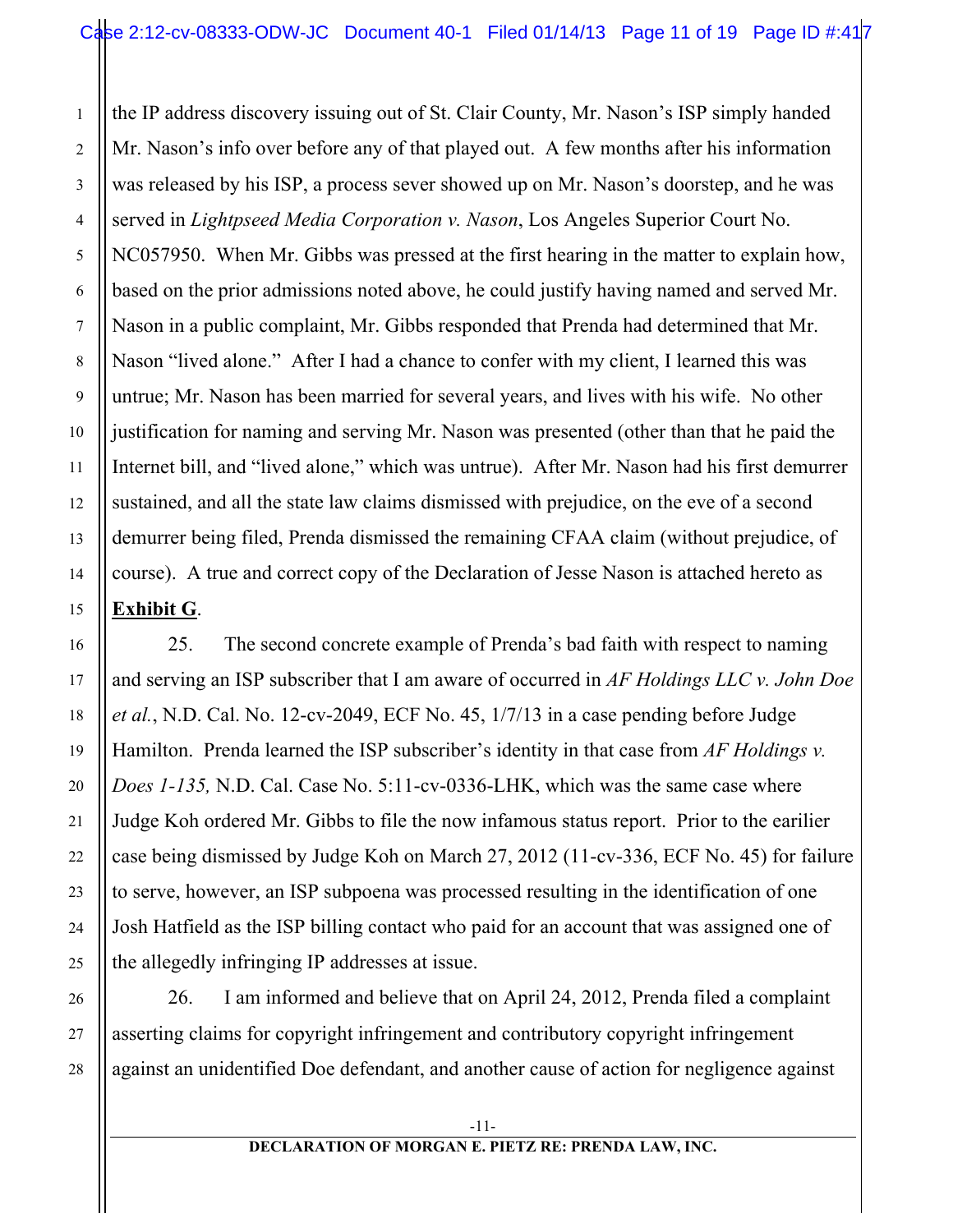Josh Hatfield (the 12-cv-2049 action). The initial complaint in the 12-cv-2049 action did not assert claims for copyright infringement against Hatfield. Instead, the gravamen of the negligence claim against Hatfield was that he failed to secure his Internet network. After Hatfield moved to dismiss the negligence claim, Prenda filed a first amended complaint ("FAC") asserting copyright infringement against the Doe, "and a claim of negligence against Hatfield, based on alleged third party's use of Hatfield's Internet connection to commit the infringement, and Hatfield's failure to secure this Internet connection and/or failure to monitor the unidentified third party's use of his Internet connection." *AF Holdings LLC v. John Doe et al.*, N.D. Cal. No. 12-cv-2049, ECF No. 45, 1/7/13, p. 3. The FAC also explained in a footnote on page 1 that "at this stage of the litigation, [p]laintiff does not know if [d]efendant Doe is the same individual as Josh Hatfield." FAC at 1, n.1. Hatfield then moved to dismiss the negligence claim, and the Court granted the motion, with prejudice. The Court also pointed out that the case was well past the 120-day Rule 4(m) service of process deadline, and ordered the plaintiff to file a proof of service by October 4, 2012. The plaintiff did not do so. Instead, it filed a motion on September 28, 2012, seeking leave to amend the complaint again, to now allege that Hatfield *was* the Doe defendant.

27. I am informed and believe that a November 7, 2012, hearing on plaintiff's motion for leave to amend the complaint to allege that the ISP subscriber Hatfield actually was the Doe defendant being sued for copyright infringement, Judge Hamilton advised Mr. Gibbs that,

> "he would have to persuade the Court that he had discovered additional evidence, based on the same identification of a defendant that he had discovered additional evidence, based on the same identification of a defendant that he had know about for more than a year. The Court gave counsel one week to submit a revised proposed SAC that demonstrated diligence and that supported the alleged 'new facts' asserted by counsel."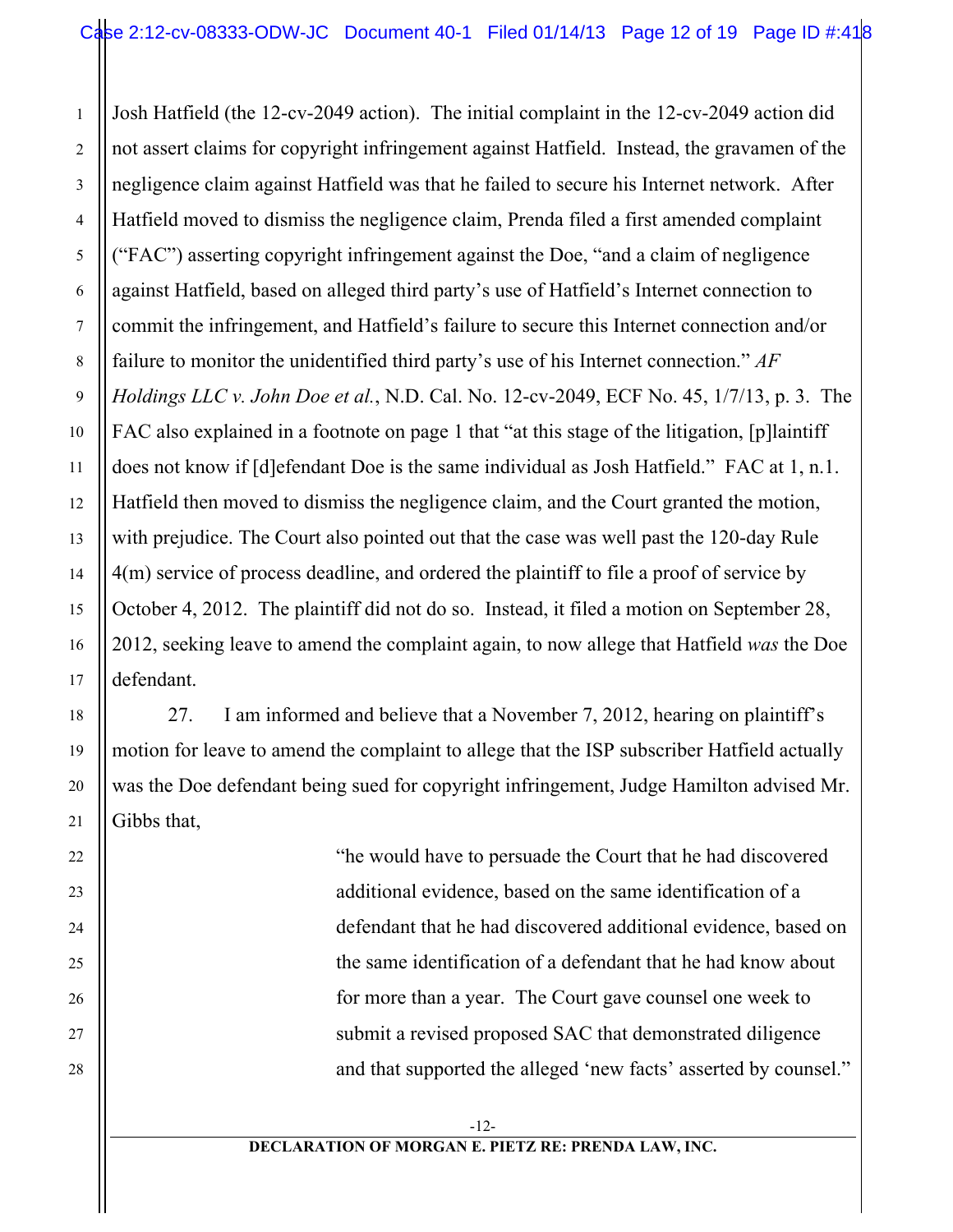*AF Holdings LLC v. John Doe et al.*, N.D. Cal. No. 12-cv-2049, ECF No. 45, 1/7/13, p. 4.

On November 14, 2012, Mr. Gibbs did indeed file a proposed revised second amended complaint against Mr. Hatfield, which contained a new section entitled "Plaintiff's Further Investigation of Defendant."

28. I am informed and believe that as in the Nason case, the "investigation" plaintiff claims to have conducted in the Hatfield case was (a) woefully insufficient as to methodology, and (b) resulted in wildly incorrect "facts." Judge Hamilton's order denying the motion for leave to amend the complaint, a true and correct copy of which is attached hereto as **Exhibit H**, explains all of the ways "Plaintiff's Further Investigation of Defendant" which appears to have mainly consisted of a bit of light google searching, was insufficient. However, even more notably, as in the Nason case, the "facts" Prenda came up with are wildly incorrect. In large measure, Mr. Gibbs explained his "good faith" belief that Mr. Hatfield was the actual infringer by pointing to facebook and Myspace pages *that do not actually belong to Mr. Hatfield.* A true and correct copy of Mr. Hatfield's declaration swearing to this is attached as **Exhibit I**. Just as Prenda's "investigation" supposedly revealed that Mr. Nason "lived alone," when he had been married for years, the "investigation" of Mr. Hatfield resulted in Prenda submitting to the Court facebook and Myspace pages that did not actually belong to Mr. Hatfield.

# **(g) Venturing Beyond Bad Faith And Into Fraud Territory: "Alan Cooper" and the** *Sunlust Pictures* **Transcript from Florida**

29. I am informed and believe that starting in November of 2012, facts began to come to light regarding one Alan Cooper of Minnesota, all of which seem to suggest that Prenda has been engaged in systemic fraud, both on the courts and on the copyright office; forgery; identity theft, as well as improper fee splitting, and concealment of the identity of the real parties in interest in these cases, among other very troubling issues. My knowledge of the Alan Cooper issues is based primarily on two sources: (i) a letter Mr. Cooper's attorney filed on his behalf in two AF Holdings cases pending in Minnesota, a

1

2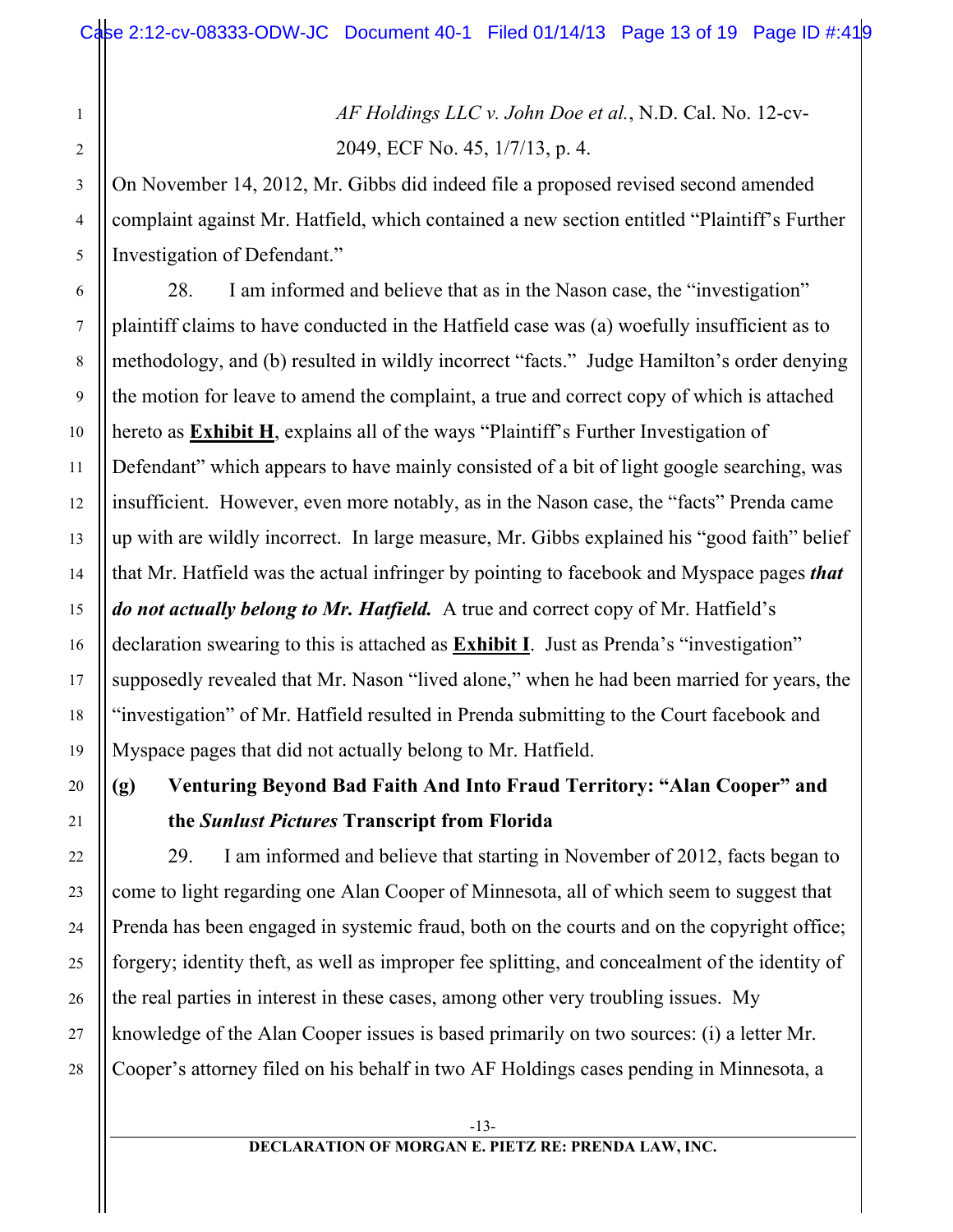true and correct copy of which is attached hereto as **Exhibit J**; and (ii) a sworn affidavit executed by Mr. Cooper himself, a true and correct copy of which is attached hereto as **Exhibit K**.

30. Specifically, I am informed and believe that there is a gentleman from Minnesota named Alan Cooper who formerly worked as a caretaker on a property owned by John Steele. Exhibit J; Exhibit K ¶ 4.

31. I am informed and believe that Mr. Steele bragged to his caretaker Alan Cooper about a copyright scheme Exhibit J, p 1., and, according to Mr. Cooper "Steele had told me on at least one occasion that if anyone asked about companies that I should call him." Appendix 2, ¶ 8.

32. I am informed and believe that after this Minnesota Mr. Cooper became suspicious, and searched online, he found out that Prenda Law had been using the name "Alan Cooper" as the supposed principal of AF Holdings and Ingenuity 13, in various federal court filings, including copyright assignment forms, and verifications filed on behalf of Ingenuity 13, all of which were purportedly executed by "Alan Cooper" on behalf of these entities. Exhibit J, (Exhibit E thereto, page 8 of 8).

33. I am informed and believe that, concerned about his potential personal liability in connection with the scores of Ingenuity 13 and AF Holdings copyright infringement lawsuits pending across the country, Mr. Cooper hired a lawyer named Paul Godfread who asked Prenda Law to confirm that there was another Alan Cooper who is the true principal of AF Holdings and Ingenuity 13, and that the identity of Alan Cooper of Minnesota is not being misappropriated. Exhibit J.

34. I am informed and believe that immediately after Mr. Cooper's attorney filed a notice of appearance on Mr. Cooper's behalf in an AF Holdings case pending in Minnesota, John Steele attempted to call Mr. Cooper multiple times, despite the fact that Mr. Cooper was represented by counsel. Exhibit J.

26 27 28

1

2

3

4

5

6

7

8

9

10

11

12

13

14

15

16

17

18

19

20

21

22

23

24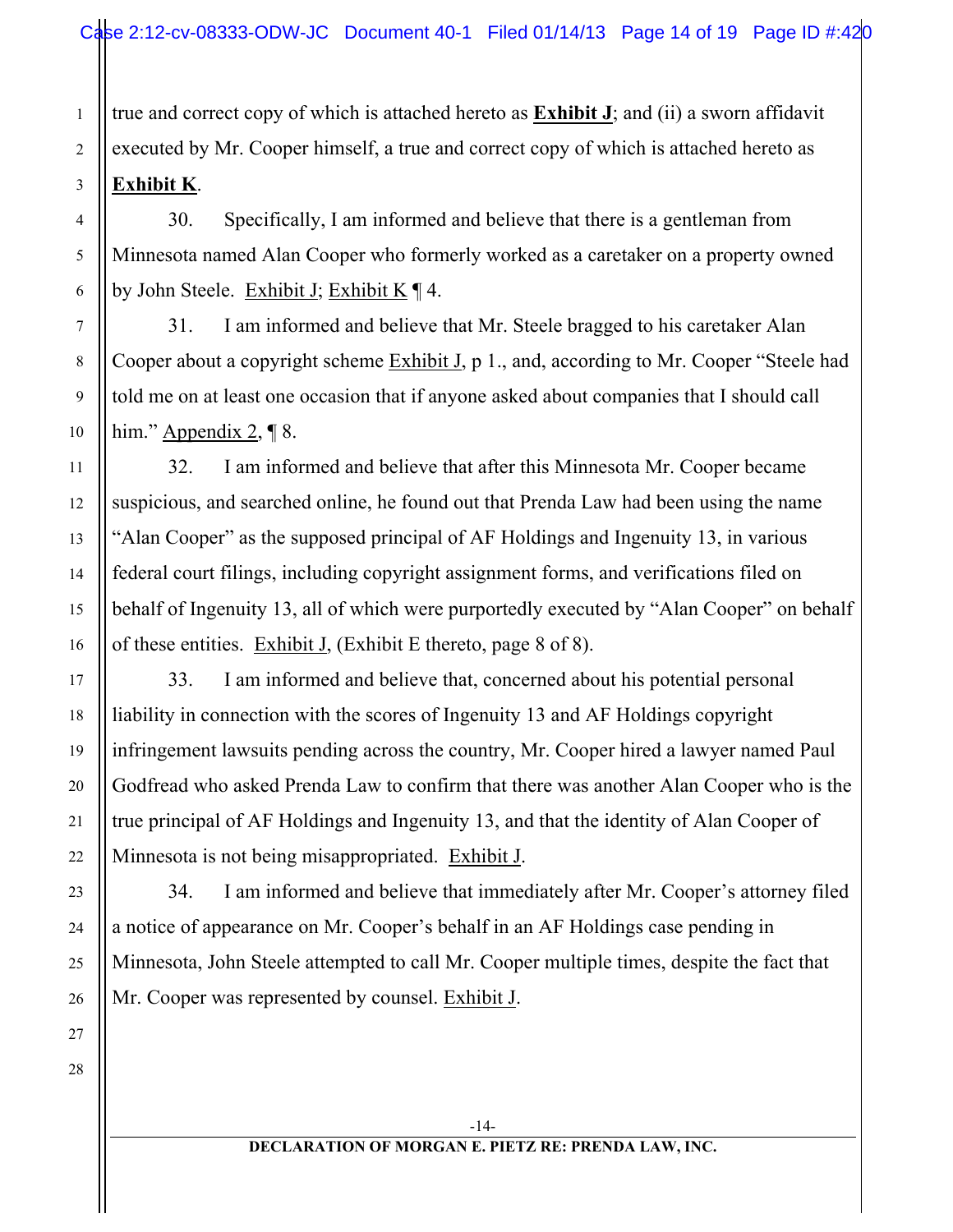35. The signature used by Alan Cooper of Minnesota on his lease agreement with John Steele appears to be somewhat similar to the "Alan Cooper" signature used on various copyright assignments in Prenda's AF Holdings cases:

*Image of Authenticated Signature of Image of "Alan Cooper" Signature Used Minnesota Alan Cooper from His Lease on Copyright Assignment Filed in C.D. with John Steele: 2 Cal. 12-cv-5709 (Low-number Case): 3* SIGNED THIS 17TH OF NOVEMBER, 2006 Landlord: John Steele, 21067 220<sup>th</sup> St. McGrath MN 56350. Tenant: Alan Cooper, on behalf of: Assignee AF Holdings, LLC 36. I am informed and believe that another example of this mysterious Alan Cooper supposedly signing federal court documents, this time a verification to a Rule 27 petition filed under penalty of perjury, occurred in *In the Matter of a Petition by Ingenuity 13, LLC,* E.D. Cal. Case No. 11-mc-0084-JAM-DAD, ECF No. 1, p. 8 of 8, 10/28/11. A

true and correct copy of the petition Mr. Gibbs filed on behalf of Ingenuity 13 in this

matter is attached hereto as **Exhibit L**. A look at the verification page reveals: (i) the

 $\frac{1}{2}$  $2^2$  The signature pictured here is from the lease agreement between Mr. Steele and Mr. Cooper that was attached to the affidavit of Alan Cooper, which is attached hereto as Exhibit K.

<sup>3</sup> This signature pictured here was found on the last page of Exhibit B to the complaint in *AF Holdings, LLC v. John Doe et al.*, C.D. Cal. No. 12-cv-5709, at ECF No. 1, p. 18.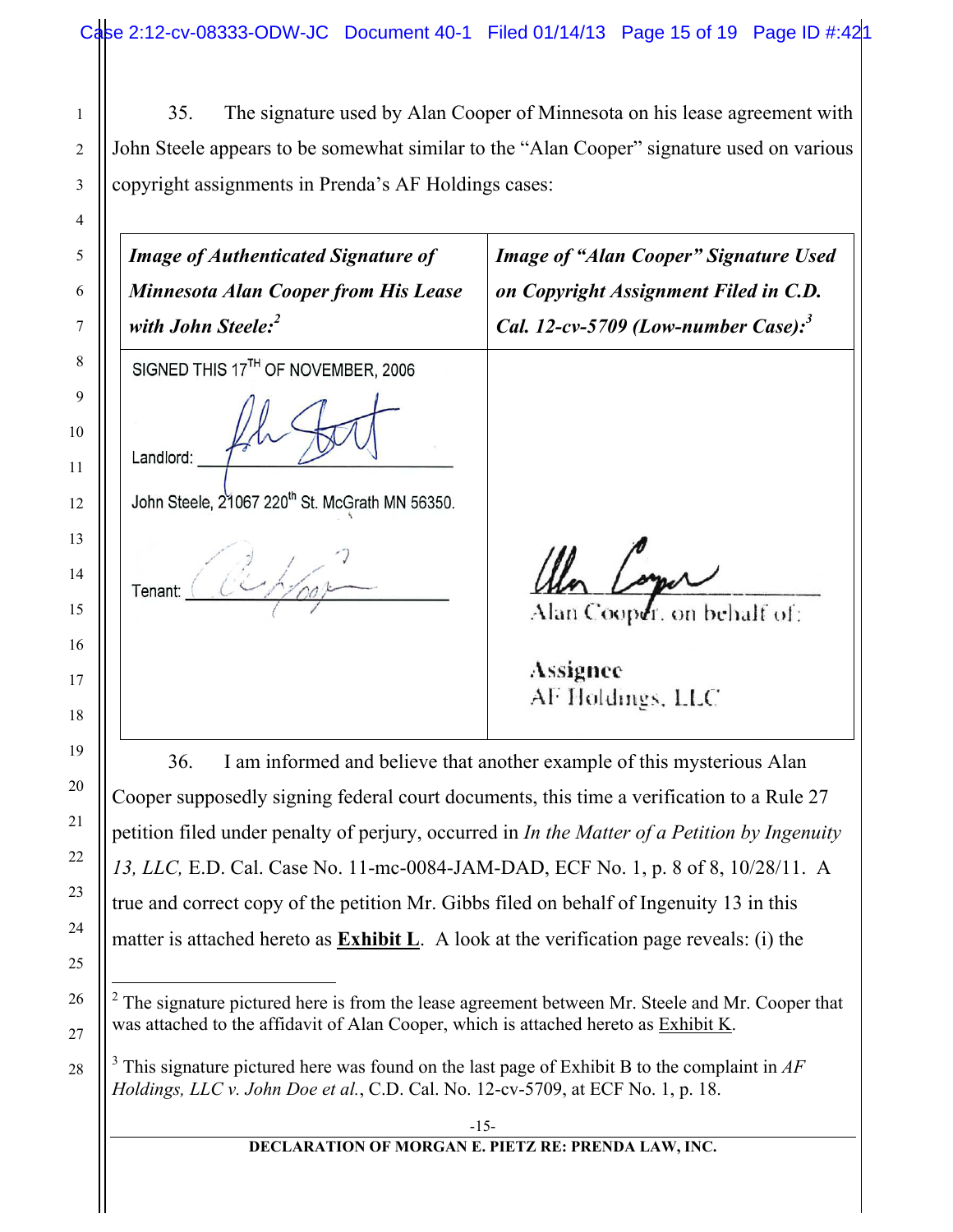petition is verified with an electronic "/s/" signature by "Alan Cooper, Manager of Ingenuity 13 LLC"; (ii) although the heading of the verification page says "Notarized Verification" there is no notary seal or other notary information on the document; (iii) instead, Mr. Gibbs himself swears that "I, Brett L. Gibbs, Esq., hereby confirm per Eastern District of California Local Rule 131(f) that counsel for Plaintiff has a signed original notarized version of the above Verified Petition."

37. Since at least November, Prenda has been dodging all questions asked by Minnesota Alan Cooper's attorney, and by me, about whether there is another person with the name Alan Cooper who was the true principal of AF Holdings and Ingenuity 13. Prenda refuses to say. A true and correct copy of and email chain showing my attempts to have Mr. Gibbs answer these questions, and his evasive responses, is attached hereto as **Exhibit M**.

38. Both Mr. Cooper's attorney and I have also asked Mr. Gibbs to produce a copy of the original notarized Alan Cooper verification he was obligated to maintain in the Rule 27 petition filed on behalf of Ingenutiy 13 in the Eastern District of California. Mr. Gibbs has refused to produce the original Alan Copper signature. *See* Exhibit M.

39. I am informed and believe that at almost the exact same time the Alan Cooper allegations were coming to light, another incident occurred at a Florida hearing in a Prenda case, involving a separate fraud on the court. In *Sunlust Pictures, Inc. v. Tuan Nguyen*, M.D. Fl. Case No. 8:12-CV-1685-T-35MAP Judge Scriven ordered a principal of Prenda Law, Inc. to attend a hearing on a John Doe motion, and also ordered a principal of Sunlust Pictures, the plaintiff in that action, to attend the hearing as well. A true and correct copy of the complete hearing transcript is attached hereto as **Exhibit N**. According to the transcript, Prenda's purported "sole principal" Paul Duffy, belatedly notified the Court that he could not attend due to a health issue. After two prior local counsel sought to withdraw from the matter, Prenda placed an advertisement in a local newspaper and obtained a new, third local counsel (hired by plaintiff's counsel here Brett Gibbs) who,

1

2

3

4

5

6

7

8

9

10

11

12

13

14

15

16

17

18

19

20

21

22

23

24

25

26

27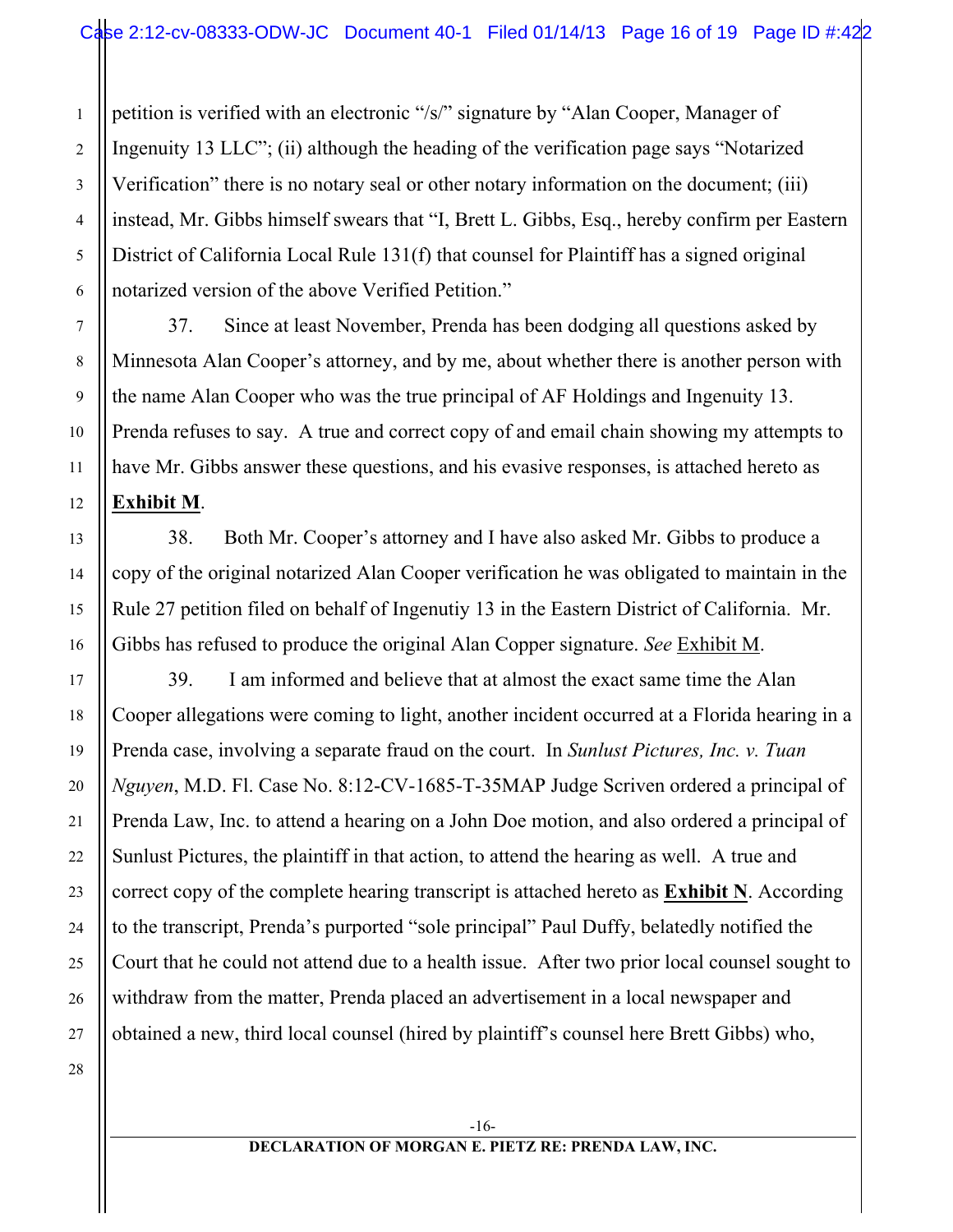after filing a notice of appearance and conferring with defense counsel, almost immediately sought to withdraw.

40. I am informed and believe that Sunlust also did not send a principal to the Florida hearing; rather, it sent John Steele's former paralegal, a man named Mark Lutz, as the plaintiff's "corporate representative" for hire. However, upon questioning Mr. Lutz, Judge Scriven quickly determined that Mr. Lutz had no authority to bind the company, and that he did not know who owned or managed it. Accordingly, despite a Court order requiring them to do so, neither Prenda Law nor its client Sunlust Pictures sent a principal to the hearing.<sup>4</sup> Note in particular page 20 of the transcript where Judge Scriven orders the purported "corporate representative" for the plaintiff, Mark Lutz (i.e., John Steele's former paralegal), away from the plaintiff's table and dismisses the case for "failure to present a lawful agent, for attempted fraud on the Court by offering up a person who has no authority to act on behalf of the corporation as its corporate representative" and invites a motion for sanctions. Exhibit N.

41. The combination of: (i) the facts averred by Mr. Cooper of Minnesota (Exhibits J and K); (ii) Prenda's almost comical attempts to stonewall on the question of whether there was another Alan Cooper who was the true principal of AF Holdings and Ingenuity 13, or answer any other questions on these matters (Exhibit M); (iii) Mr. Gibb's refusal or inability to produce the original Alan Cooper verification page from the Eastern District of California Rule 27 petition (*Id.*; Exhibit L); and (iv) the facts revealed in the Florida hearing transcript in Prenda's *Sunlust* case (Exhibit N), made me extremely suspicious. Taken together, these facts suggest a pattern of deception with respect to who is really behind these lawsuits. Specifically, it appears that there is a pattern where, when

 $\frac{1}{4}$ <sup>4</sup> Although one person closely connected with Prenda did attend the hearing: John Steele sat in the gallery, and purported not to be involved in the case, but after the Court noticed Mr. Lutz constantly trying to confer with Mr. Steele, the Judge asked Mr. Steele who he was, and then asked him for answers to some of her questions about Sunlust Pictures, which Mr. Steele provided. Exhibit N, p. 18:12-24.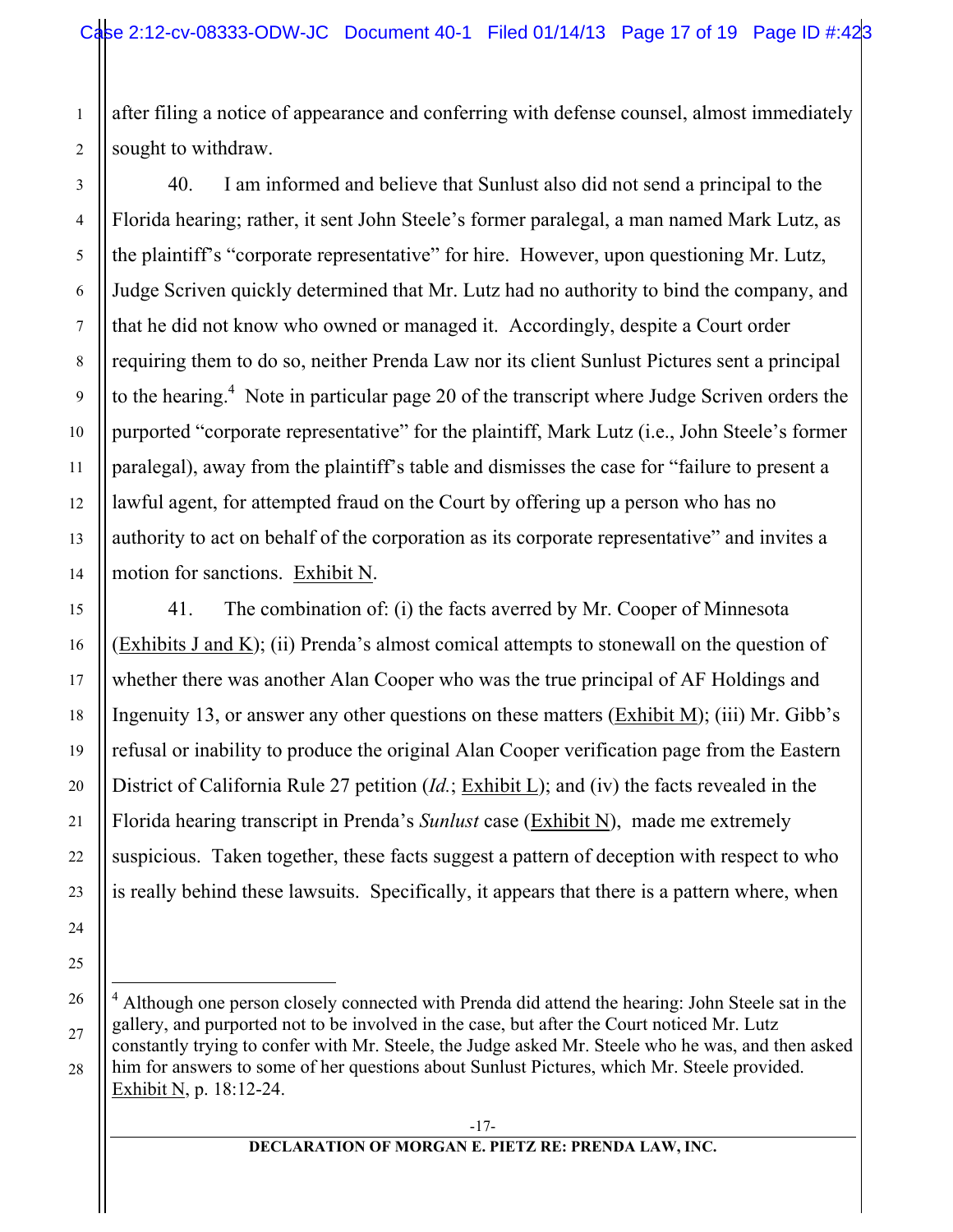pressed, Prenda has fraudulently held out close/former associates of John Steele as purported representatives for the purported client in these cases.

42. Based on these suspicions, I sought leave of court to conduct limited early discovery into these issues, on behalf of my putative John Doe clients being threatened by Prenda. On December 26, 2012, Judge Wright of the Central District granted my application for leave to take early discovery on the Alan Cooper questions (Ingenuity 13, LLC v. John Doe, C.D. Cal. No. 12-cv-8333-ODW, ECF No. 32), and on January 4, 2013, I duly propounded special interrogatories and requests to produce documents seeking answers about Alan Cooper. As of today, Prenda has not yet responded.

**(h) Prenda Law Version 3.0: Recent Rebranding as the "Anti-Piracy Law Group"**

43. Like a snake shedding its skin, and for reasons that are not hard to imagine given the Florida hearing transcript (Exhibit N), among other reasons, it appears that Prenda has recently decided to try and rebrand itself (again) and is now moving away from the name Prenda Law, Inc. Thus, I am informed and believe that starting around the first of 2013, letters issuing from Prenda's offices in Chicago have issued under the letterhead of the "Anti-Piracy Law Group" rather than Prenda Law.

44. Further, as of January 9, 2013, the Prenda Law, Inc. entity registered in Illinois is listed as "not in good standing" with the Illinois Secretary of State. Exhibit B.

45. However, there *is* an active listing in Illinois for an "Anti-Piracy Law Group LLC," formed on November 8, 2012. A true and correct copy of the Illinois Secretary of State business entity listing for the Anti-Piracy Law Group LLC, as of January 14, 2013, is attached hereto as **Exhibit O**.

46. The Illinois business entity details for both Prenda Law, Inc. and the Anti-Piracy Law Group, LLC list the same Chicago address for the agent for service, of 161 North Clark Street, Suite 3200, Chicago, Illinois 60601.

47. According to the footer at the bottom of the January 14, 2013 version of the wefightpiracy.com website, the content on the site "was prepared by Prenda Law Inc. (an

28

1

2

3

4

5

6

7

8

9

10

11

12

13

14

15

16

17

18

19

20

21

22

23

24

25

26

27